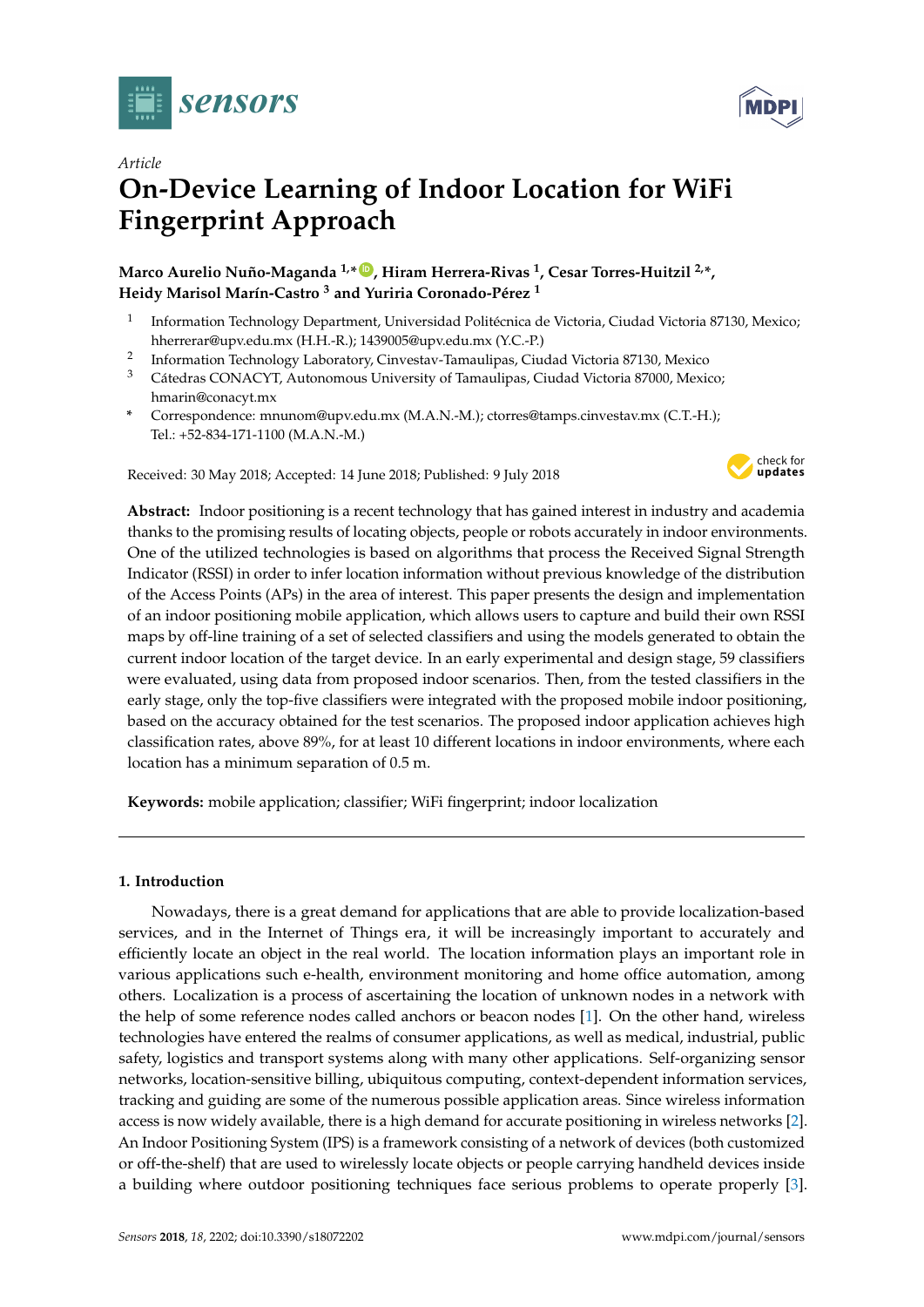Even when outdoor positioning has shown success in different applications domains, thanks to the use of global navigation satellite systems, indoor positioning is still an open and challenging problem to be solved. In [\[4\]](#page-11-3), a study of how different environments, structures, equipment, people and even climates affect each and every technique differently is reported.

In [\[5\]](#page-11-4), a detailed taxonomy of wireless indoor positioning systems is given. Basically, there are two main categories: device-based localization and device-free localization. The former is addressed in this work as we are interested in smartphone-based indoor localization, due to its increasing application-driven demand and commodity access. In device-based localization, there are two subcategories: one is smartphone-based, where a wireless device is attached to the target and computes its localization through cooperation with other deployed wireless devices. Some of the device-based localization techniques are based on 2D models, which combine the signal intensity with positioning algorithms. In this category, devices utilize Bluetooth, ZigBee and WiFi as positioning signals. The second subcategory is tag-based positioning, which is based on 3D models, where infrared, Ultra-Wideband (UWB) and ultrasonic signals are used to compute positioning. Common positioning methods in this subcategory include TOA (Time Of Arrival method), AOA (Angle Of Arrival method) and other positioning methods based on time and space attributes. One disadvantage of tag-based positioning is the additional hardware required when compared with smartphone-based positioning. Related to a high-level application of indoor localization, in [\[6\]](#page-11-5), a multidimensional taxonomy of Internet-based Indoor Navigation (IIN) services is proposed.

On the other hand, there are some commercially available systems on the market such as the IndoorAtlas [\[7\]](#page-11-6), which only uses the interference of the magnetic field of the Earth generated by construction and metal objects to estimate the location of a mobile device. The authors in [\[8\]](#page-11-7) present another method based on magnetic field feature extraction from magnetic field signatures, which is improved through a feature selection process using a Genetic Algorithm (GA) approach. The results reported in this work point toward a reduction of the features required for indoor location estimation. In spite of magnetic field localization being promising, the accuracy of the reported results is not clearly better than other technologies utilized for IPS. Furthermore, they require technologies that have not yet been integrated in the latest WiFi standards. Thus, fingerprint-based positioning still remains an active area of research because of its potential to be applicable using off-the-shelf technologies.

There are many fingerprint-based positioning systems and architectures that try to resolve the problem of determining location. They vary widely in many parameters including accuracy, cost, size, reconfigurability, security and reliability. Wireless Local Area Networks (WLAN), using the 802.11b standard (WiFi), provide local wireless access to network architectures, and thanks to the availability of these networks throughout buildings increasing, they provide a potentially exploitable infrastructure for indoor positioning. WLANs can be used for positioning by converting measurements of the Received Signal Strength (RSS) into a classification problem, using machine learning classifiers. The biggest problem for exploiting the availability of WLANs is the signals' instability, which concerns localization accuracy, since the propagation of radio signals is complex: range, variations, diffraction, reflection, distortion and scattering are the main obstacles to achieving accuracy. Normally, positioning can be conducted only in places where several Access Points (AP) cover the whole area of interest, so that a position can be inferred at any place and time [\[9,](#page-11-8)[10\]](#page-11-9).

Indoor positioning based on WiFi signals is inexpensive and widely available, and it does not require external markers; however, the techniques utilized are computationally greedy, and it is difficult to reach real-time performance on mobile devices. One traditional approach for enabling machine learning on smartphone devices consists of having a dedicated server where data captured on the device are sent, then the training is performed on a server, where the models are created from stored data. Later, a device sends to the dedicated server new data to be classified by querying the models located on the server. This approach is very convenient where there is a good network infrastructure, but sometimes, it is not possible to use it in most places where wireless network infrastructure is limited. This approach has been applied to several tasks, such as speech recognition, image recognition,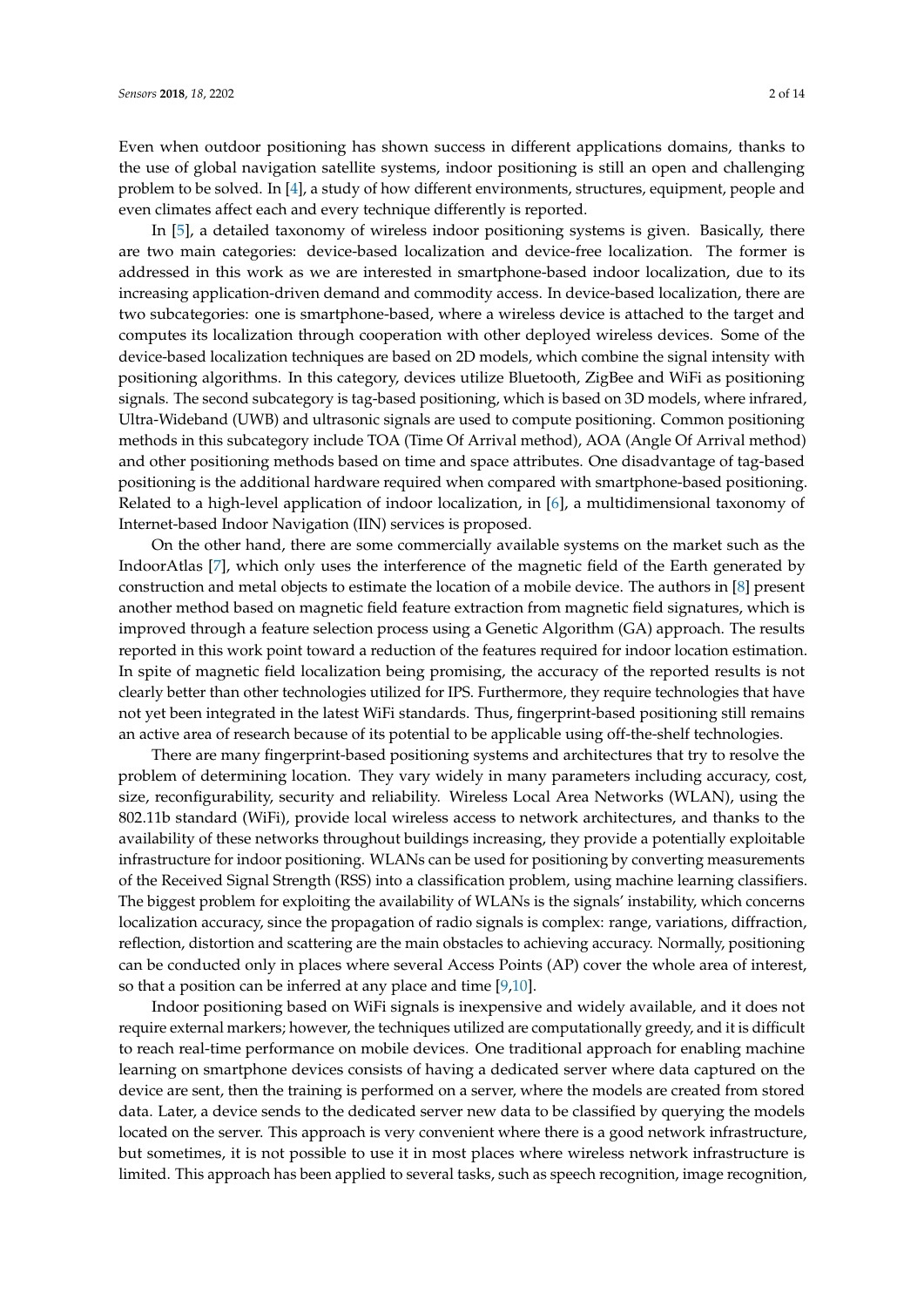object recognition and gesture recognition, among others, due to the resource-limited nature of mobile devices.

Following this machine learning approach for positioning, Bagosi [\[10\]](#page-11-9) proposed a system to locate a robot indoors. The algorithms K Nearest Neighbors (KNN), weighted KNN, weighted centroid and the Gaussian kernel method were implemented and compared. The weighted centroid method provided the lowest accuracy; the 5-KNN and the 5-WKNN methods showed an average error rate of 1.5 m; while the Gaussian method outperformed all the others with error rate values under 1 m. The MapUme [\[11\]](#page-12-0) positioning system is based on a client-server architecture. The client collects the signal strength data and delivers them to the server. The server combines all the information of the locations in a unique and discrete fashion via Bayesian filtering and uses a sequential Monte Carlo method to estimate the location. This system provides an average of 1.6 m of error in the experiments performed. Yu-Chung Cheng et al. in [\[12\]](#page-12-1) compared a suite of Wireless-Radio-Based (WRB) positioning algorithms to understand how they can be adapted for ubiquitous deployment with minimal calibration. The authors proposed a positioning infrastructure to maximize coverage across entire metropolitan areas. It collects data by wardriving, a process in which WiFi beacons map the location of access points with the help of WiFi and GPS-equipped computers. Data are continuously collected by a variety of users as they move throughout the region.

The main advantage of this system is that it can work also outdoors, achieving an accuracy in the range of 13–40 m. Teemu Roos et al. in [\[13\]](#page-12-2) compared the nearest neighbor, kernel and histogram methods. The test area consisted of a one-floor office with normal environmental conditions. The training data were collected twice within five days, by using a 2-m grid, with 20 observations. With a short history, the probabilistic methods were more accurate than the nearest neighbor method, while with the full history, the accuracy was approximately the same. In [\[14\]](#page-12-3), a WiFi fingerprinting method for low-speed vehicle localization using a raw data smoothing technique using an ensemble classification neural network was proposed. In [\[15\]](#page-12-4), the combination of hierarchical localization and fuzzy classifier ensembles applied to indoor localization was reported. In [\[16\]](#page-12-5), bagging and the combination of bagging with random subspace were applied to train J48G-based MCSs (fast decision trees) and FURIA-based MCSs (fuzzy rule-based classifiers) devoted to dealing with the WiFi localization problem, which was addressed as a high dimensional classification problem. In [\[17\]](#page-12-6), the authors presented an enhanced machine-learning localization scheme incorporating AP selection and signal strength reconstruction based on RSSI measurements. In [\[18\]](#page-12-7), a confidence measure, which is capable of reflecting the uncertainty of the positioning predictions and adjusting the size of the prediction set accordingly, was proposed. In [\[19\]](#page-12-8), the problem of IPS was explained from the perspective of GPS signals. However, GPS signals are not able to penetrate most construction materials, so the greater part of the world's commerce, being conducted indoors, cannot be followed by GPS satellites. This is one of the first works related to IPS using radio-frequency identification techniques, which has served as a basis for several works published later. A summary of the reviewed technologies is shown in Table [1.](#page-2-0)

| <b>IPS</b>                   | <b>Technologies</b>             | <b>Algorithms</b>                                             | Accuracy         |
|------------------------------|---------------------------------|---------------------------------------------------------------|------------------|
| [12]                         | WLAN and GPS                    | WRB                                                           | $13 - 40$ m      |
| [7, 20]                      | Earth's magnetic field and WiFi | N.A.                                                          | 4 m              |
| [21]                         | WiFi and IMU                    | MLA                                                           | $1.96 \text{ m}$ |
| $[6.9 - 11.13 - 18.22 - 30]$ | <b>WLAN</b> and RSSI            | Bayesian Filter, ANNs, Gaussian<br>kernels, KNN, among others | $1.60 \text{ m}$ |

<span id="page-2-0"></span>**Table 1.** Relevant works related to several techniques applied for Indoor Positioning Systems (IPSs). WRB, Wireless-Radio-Based.

A comparison in terms of hardware cost, algorithm complexity, user convenience and power-consumption is shown in Table [2.](#page-3-0) The hardware cost criterion is based on the elements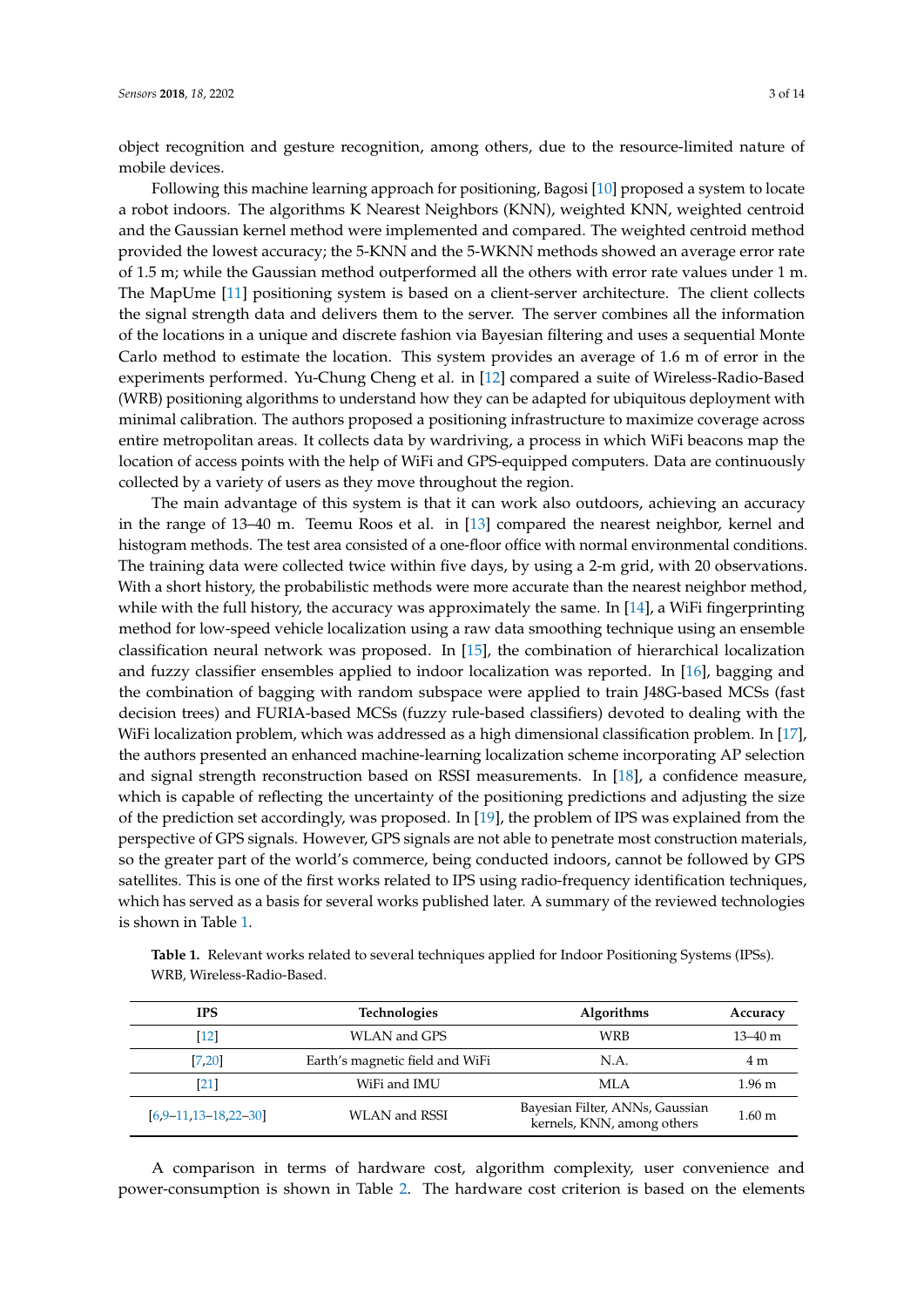required for the acquisition of RSSI in some cases. The algorithm complexity criterion is based on the techniques utilized for indoor localization. Some of them are neural networks, support vector machines, probabilistic methods and fuzzy methods, among others. Most of the techniques show high accuracy results, but they are computationally expensive. Related to the user convenience criterion, most of the techniques have not been implemented on smartphones or do not allow a final user to experiment directly with the proposed model. Finally, for the power consumption criterion, it is difficult to compare systems implemented on different technologies (PC, compact PC, smartphone, etc.), but the comparison was based on the platform utilized for the final application.

<span id="page-3-0"></span>

| Work               | Hardware<br>Cost | Algorithm<br>Complexity | <b>User</b><br>Convenience | Power<br>Consumption | <b>Requires</b><br>Calibration |
|--------------------|------------------|-------------------------|----------------------------|----------------------|--------------------------------|
| [6]                | Low              | High                    | High                       | High                 | n/a                            |
| $[9]$              | Low              | High                    | High                       | High                 | Yes                            |
| $[11]$             | Low              | High                    | High                       | High                 | N <sub>o</sub>                 |
| $\lceil 13 \rceil$ | High             | High                    | Low                        | n/a                  | N <sub>o</sub>                 |
| $[14]$             | High             | High                    | Low                        | High                 | N <sub>o</sub>                 |
| $[15]$             | High             | High                    | High                       | High                 | N <sub>o</sub>                 |
| [16]               | Low              | High                    | Low                        | High                 | N <sub>o</sub>                 |
| $[17]$             | Low              | High                    | Low                        | High                 | N <sub>o</sub>                 |
| $[18]$             | Low              | High                    | Low                        | High                 | N <sub>o</sub>                 |
| $[23]$             | Low              | High                    | Low                        | High                 | N <sub>o</sub>                 |
| $[25]$             | Low              | High                    | High                       | High                 | Yes                            |
| $[27]$             | High             | High                    | Low                        | High                 | N <sub>o</sub>                 |
| [28]               | High             | High                    | Low                        | High                 | N <sub>o</sub>                 |
| [29]               | High             | High                    | Low                        | High                 | N <sub>o</sub>                 |
| [30]               | High             | High                    | Low                        | High                 | N <sub>o</sub>                 |

|  |  | <b>Table 2.</b> Comparison of existing WiFi-based IPS. |  |  |  |
|--|--|--------------------------------------------------------|--|--|--|
|--|--|--------------------------------------------------------|--|--|--|

It is important to point out that collecting WiFi data is a difficult task, and some research is related to how to automatize this process. In [\[28\]](#page-12-15), a fast path-based fingerprint collection mechanism for site survey was proposed. In [\[29\]](#page-12-16), an indoor localization system that captures user-generated walking trajectories augmented with sensor readings, clusters them and merges them into a map was proposed. On the other hand, alternative techniques to supervised learning have been explored. In [\[30\]](#page-13-0), the authors proposed a semi-supervised learning algorithm that requires minimal user intervention, but the main disadvantage or this approach consists of the requirement of a server where samples are sent in order to compute the indoor location. Another approach is Simultaneous Localization and Mapping (SLAM), where a system must have the ability to function in situations where map information or current positions are initially unknown or partially unknown and where environment modifications are possible. SLAM has proven to be an effective method for indoor navigation [\[31,](#page-13-1)[32\]](#page-13-2).

In this paper, an Indoor Positioning Mobile Application (IPMApp) to estimate the indoor location of a smartphone using pre-trained classifiers is proposed. Different classifiers were trained and evaluated within the Weka toolkit [\[33\]](#page-13-3) in order to compare their accuracies and select a subset of classifiers with high accuracy. The selection of fingerprint technology was motivated by solving the localization problem inexpensively by collecting signal strength samples over the whole localization area. Selected classifiers are evaluated and integrated into the IPMApp and then further tested on different devices and scenarios. An extensive experimental evaluation is provided to validate the performance of the proposed smartphone-based indoor localization, in terms of high classification rates and adaptation to the 10 different locations.

The main contribution of this paper is the design and implementation of a mobile application that serves as an RSSI indoor capture device, that allows the final user to capture and store a set of RSSI lecturesfor any number of locations and at the same time that can be used for training and generating a model that can be useful for estimating the indoor location based on the RSSI lectures available in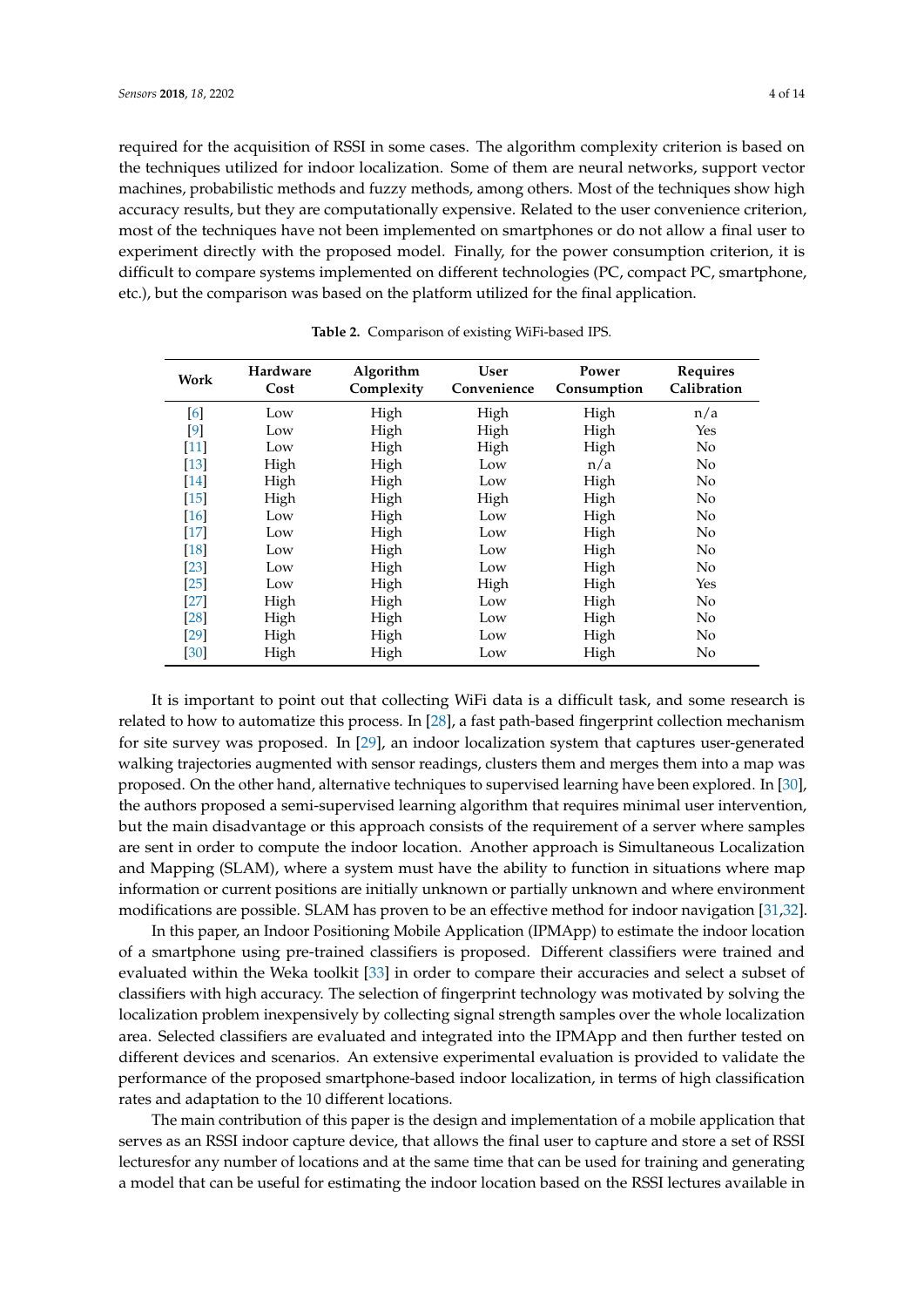the area of interest. The rest of the paper is organized as follows. In Section [2,](#page-4-0) the methodology used to develop the proposed IPMApp is presented. In Section [3,](#page-6-0) experiments, results and discussions are reported. Finally, conclusions and future work are presented in Section [4.](#page-11-10)

### <span id="page-4-0"></span>**2. IPMApp Design**

In this section, the design of the IPMApp is described. Before going into details, the scenarios where RSSI data are captured, which include places such as a residential home and an office buildings, are briefly described.

### *2.1. Proposed Scenarios*

A previous step for the design of the IPMApp consisted of the selection or design of the test scenarios for validation. The first scenario was the second floor of the main building of the UPV university, which is composed of classrooms and office rooms. The floor plan of this scenario is shown in Figure [1a](#page-5-0). In this scenario, 10 locations were captured, each one with a 6-m separation among them. The second scenario was a large office, named the Postgraduate Hall. The floor plan of this scenario is shown in Figure [1b](#page-5-0). In this scenario, 48 locations were captured, each one with a 0.5-m separation among them. Finally, the third scenario was a residential home, located outside of the campus. In his scenario, 10 locations were captured, but with different separations due to the home design. The floor plan of this scenario is shown in Figure [1c](#page-5-0). The AP legends in Figure [1](#page-5-0) stand for Access Point, and the diamonds represent the scenario's location where the smartphone was located for capturing the RSSI of this specific area.



**Figure 1.** *Cont*.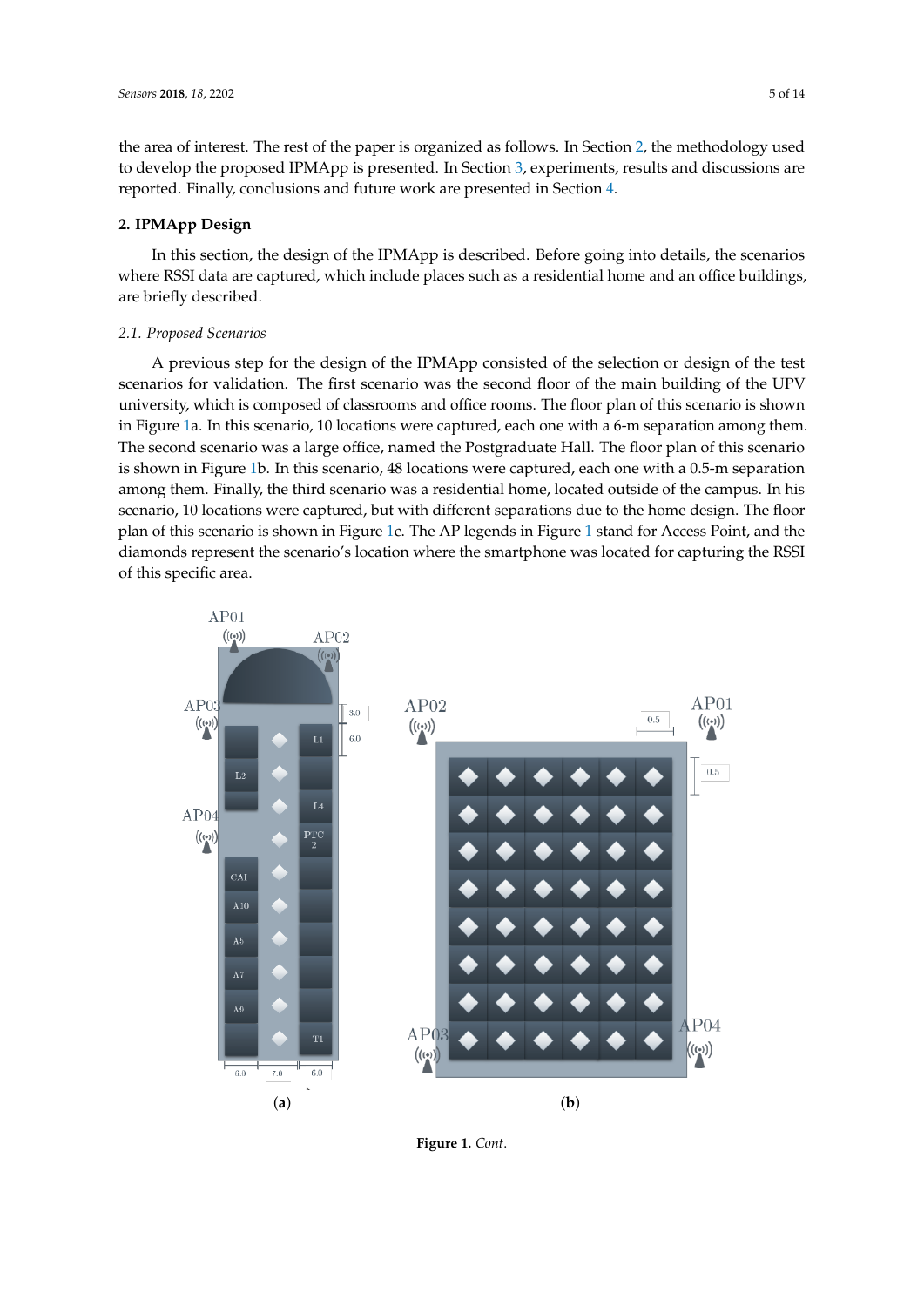<span id="page-5-0"></span>

**Figure 1.** Testing scenarios for the proposed Indoor Positioning Mobile Application (IPMApp). (**a**) Second floor of the main building of the UPV: first scenario; (**b**) Postgraduate hall floor plan: second scenario; (**c**) Residential home floor plan: third scenario.

## *2.2. Modules of the Proposed IPMApp*

In Figure [2,](#page-6-1) the block diagram of the conceptual design of the proposed IPMApp is shown. The modules of the proposed IPMApp are grouped into two major parts. The first one is the Phase 1 block, integrated with modules that perform functions for reading RSSI from WiFi, storing the obtained signals in ARFFfiles or a previously-recorded dataset from existing ARFF files. The modules contained in the Phase 1 block are used to automatically capture RSSI data, which are used for evaluating classifiers in order to decide which ones are going to be included in the final version of the IPMApp. The modules of this phase are briefly described below:

- Broadcast Receiver (BR): This module interfaces directly with the WiFi adapter, in order to determine which APs are available and to obtain information of the RSSI of each AP.
- RSSI manager: This module obtains the list of available APs from the BR, and for each one of the detected APs, the signal strength is obtained.
- AP selection: This module allows the user to select which APs will be used to capture a set of lectures. This module sets the value of AP variable depending on the total APs selected by the user.
- Data Storage Configuration (DSC). This module allows the user to configure the number of locations (LO), the number of lectures (LE) and the name of the ARRF file to store the data.
- RSSI data storage: This module allows one to read and write ARRF files to external storage. When the user wants to create a new dataset, this module takes as input the ARRF name provided by the DSC module and creates a file in the device's external storage. When the capture process finishes, an ARRF file with LO and LE per location, with AP + 1 columns, is generated, where the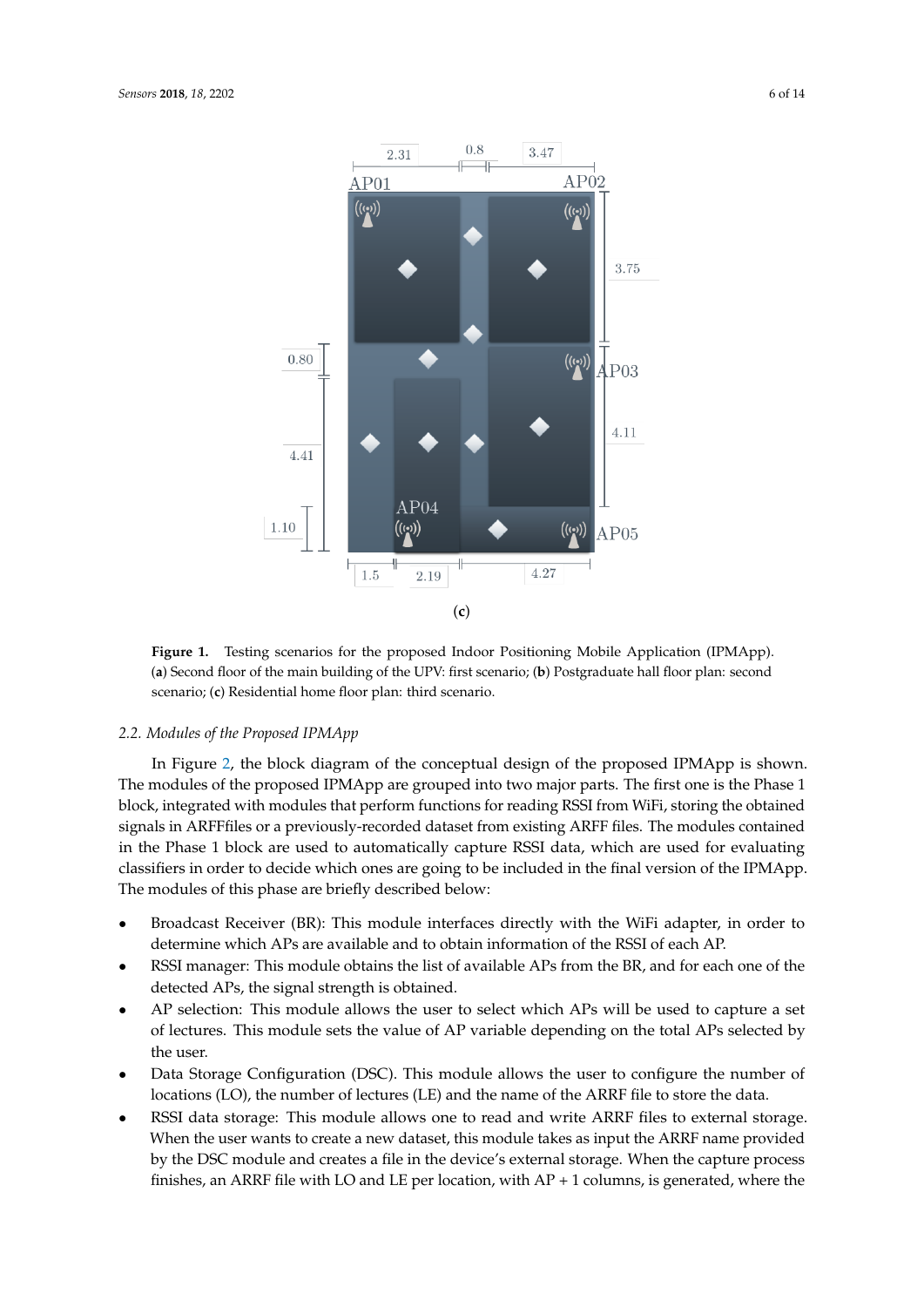number of locations is selected by the user in each lecture column representing the signal strength of the each selected AP. When the user wants to load an existing dataset, this module takes as input the ARFF name, reads its contents and generates a data structure available to other modules. This module also performs the format conversion to normalize the received RSSI.

RSSI capture control. This module allows the user to control when to start the capturing process in each location and generates an auditive signal when the lectures of a specific location have been captured, so the user can move to the following location to continue with the capture process.

The second part of the IPMApp is the Phase 2 block, integrated with modules that perform functions for generating the models from ARRF files and using the generated models or previously generated models to estimate the indoor position. The modules of this phase are described below:

- Classifiers' selection: This module allows the user to select which classifiers are going to be used for generating the models.
- Training module: This module allows the user to start the training process, which generates the models to be used for the indoor localization estimation.
- Module manager: This module creates an appropriate data structure in memory for hosting information about the generated models and manages the saving and loading models from external storage.
- Current position estimator: This module computes the device's indoor position based on the RSSIs received from the RSSI manager, using the models generated and trained previously by the user.

<span id="page-6-1"></span>

**Figure 2.** Block diagram of the proposed application for IPMApp.

## <span id="page-6-0"></span>**3. Experimental Setup and Results**

## *3.1. Hardware Tools*

• Mobile device with wireless adapter: In this device, the developed application was deployed, and several tests were performed in order to capture datasets for the proposed scenarios, as well as to validate the indoor localization estimation. The proposed application has been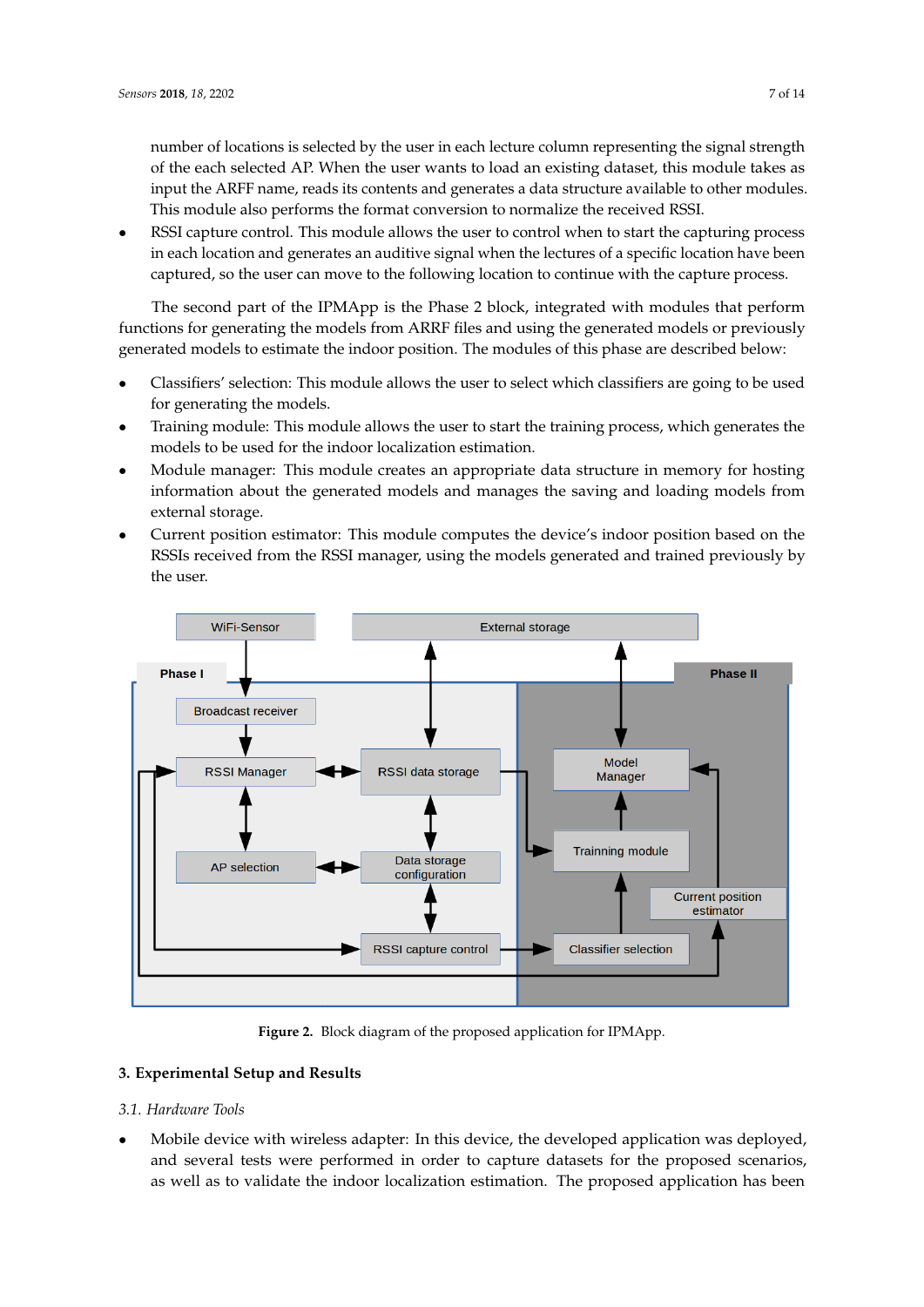validated on smartphone devices with several Android versions. In Table [3,](#page-7-0) a list of devices and the specifications used for testing and evaluation of the proposed application are shown. The application worked without problems in the listed devices.

<span id="page-7-0"></span>• Personal computer for training the models: A desktop computer with an Intel M Quad Processor (T7250@2.66 GHz), 4 GB DDR2 RAM and the Ubuntu 14.01 LTS operating system (64-bit version) was used only in the early stage for the evaluation of all 59 classifiers.

| <b>Device</b>   | <b>Processor</b>                  |          | <b>Android Version</b> |
|-----------------|-----------------------------------|----------|------------------------|
| Galaxy S2       | Dual-core 1.2 GHz Cortex-A9       | 1 GB     | 4.1                    |
| Galaxy S4       | Dual-core 1.7 GHz Krait 300       | $1.5$ GB | 5.0.1                  |
| Polaroid Tab    | Dual-core 1.0 GHz Broadcom 21663  | $1$ GB   | 4.2.2                  |
| Galaxy Tab 4    | Ouad-core 1.2 GHz Marvell PXA1088 | 3 GB     | 5.0.2                  |
| Galaxy Tab 10.1 | Quad-core 2.3 GHz Krait 400       | 3 GB     | 5.1.1                  |
| LG G3 Stylus    | Ouad-core 1.3 GHz Cortex-A7       | 1 GB     | 5.0.2                  |
| Motorola Moto G | Ouad-core 1.4 GHz Cortex-A53      | 1 GB     | 5.1.1                  |

**Table 3.** Devices utilized for testing and evaluating the proposed application.

#### *3.2. Software Tools*

The mobile application was developed using Android Studio IDE with the Android Studio SDK and Java SE Development Kit. The modules of the application were written in Java. In addition, Weka tools were integrated with the application as an external library in order to generate and use models for indoor localization on the device.

## *3.3. Screens of the Developed IPMApp*

In Figure [3a](#page-8-0), the main screen of the IPMApp is shown. There are three main functionalities available for the user. The first one consists of capturing data from the selected device; the second one allows the user to train a model using data previously captured; and the third one consists of using models previously trained to get the location. Each functionality is launched by a button located on the IPMApp main screen.

In the screenshot shown in Figure [3b](#page-8-0), the user is asked to select the access points required for generating the RSSI map. Two list are displayed: the first one contains the available APs. As soon as the user selects an AP, this is stored in the second list. One restriction of this module is that at least three APs must be selected in order to continue to the capture and training steps.

In Figure [3c](#page-8-0), a screenshot for setting basic configurations of data acquisition is shown. It is required to input a name for an ARFF file when a new capture is started, or it is possible to use one existing ARFF file, and the samples collected in this phase are appended to the existing selected file. In this screen, also the number of localizations and the number of samples to be captured per localization must be settled.

In Figure [3d](#page-8-0), a screenshot for controlling the data collection is shown. The application shows a start capture button, a progress bar and other UI controls. The user must be located in the first location and press the start capture button. When the capture starts, the button is disabled, and the progress bar moves from left to right depending on the capture progress. Once the capture for one specific location ends, the start button is enabled, and the user must move to the next location and start the capture process again. When all the locations to be captured have been, the rest of the buttons are enabled for moving to the future steps. This screen can be launched from the RSSI signal capture screen (Figure [3c](#page-8-0)) or from the main screen (Figure [3a](#page-8-0)).

In Figure [3e](#page-8-0), a screenshot for starting the training is shown. In the first step, it is possible to select the ARFF to be used as the training file. In the second step, it is possible to select the models to be trained, and when the user presses the Generate Models button, the training starts.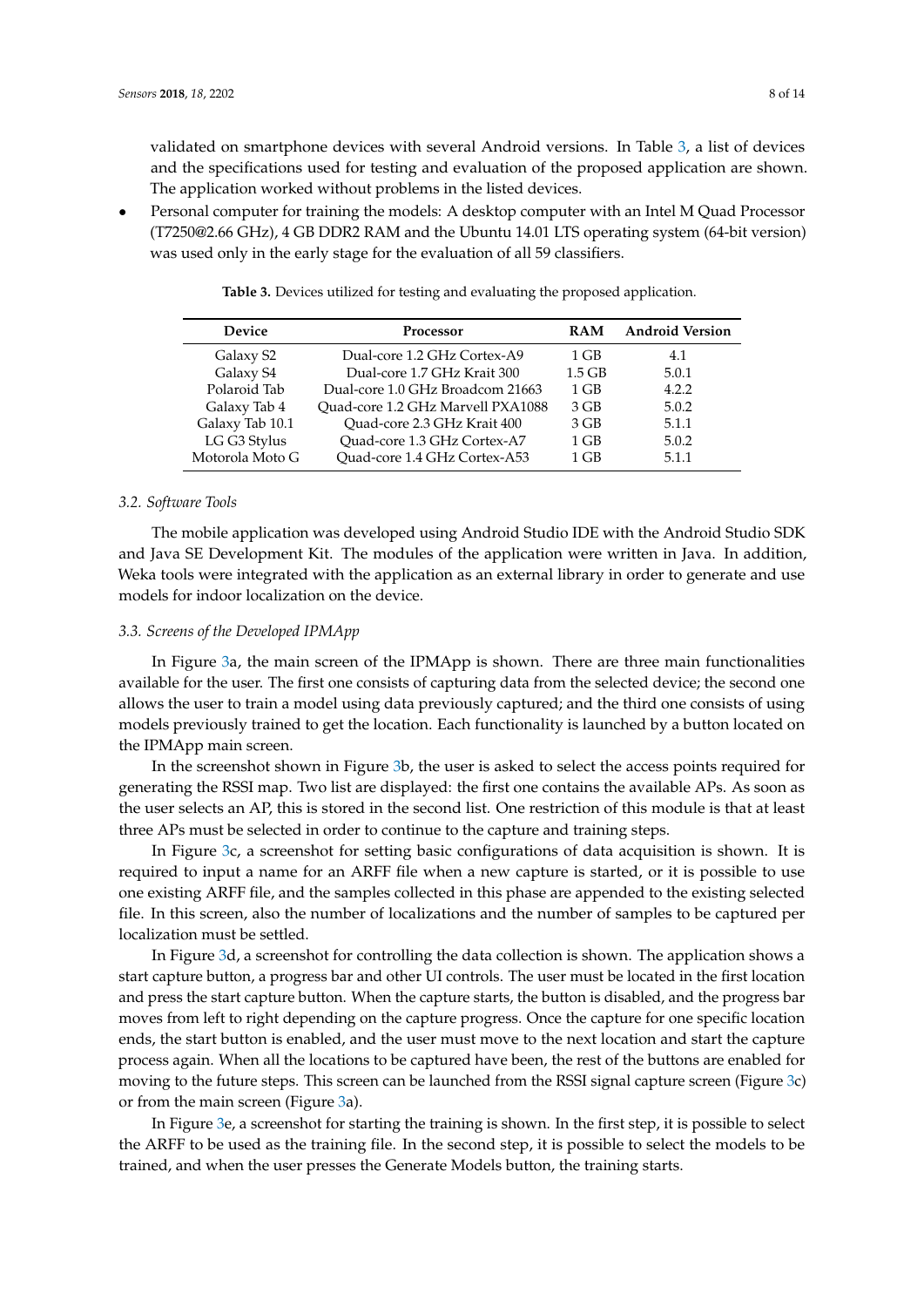In Figure [3f](#page-8-0), a screenshot for estimating the real-time indoor localization is shown. When the Estimate Location button is pressed, the process for capturing data from previously-selected APs and estimating the indoor location is started. This screen can be launched from the training screen (Figure [3d](#page-8-0)) or from the main screen (Figure [3a](#page-8-0)).

<span id="page-8-0"></span>

**Figure 3.** Screen of the proposed IPMApp application. (**a**) Main screen; (**b**) Access point selection; (**c**) Configuration of captured dataset; (**d**) RSSI signal capture; (**e**) Training of ML classifiers; (**f**) Real-time indoor position estimation.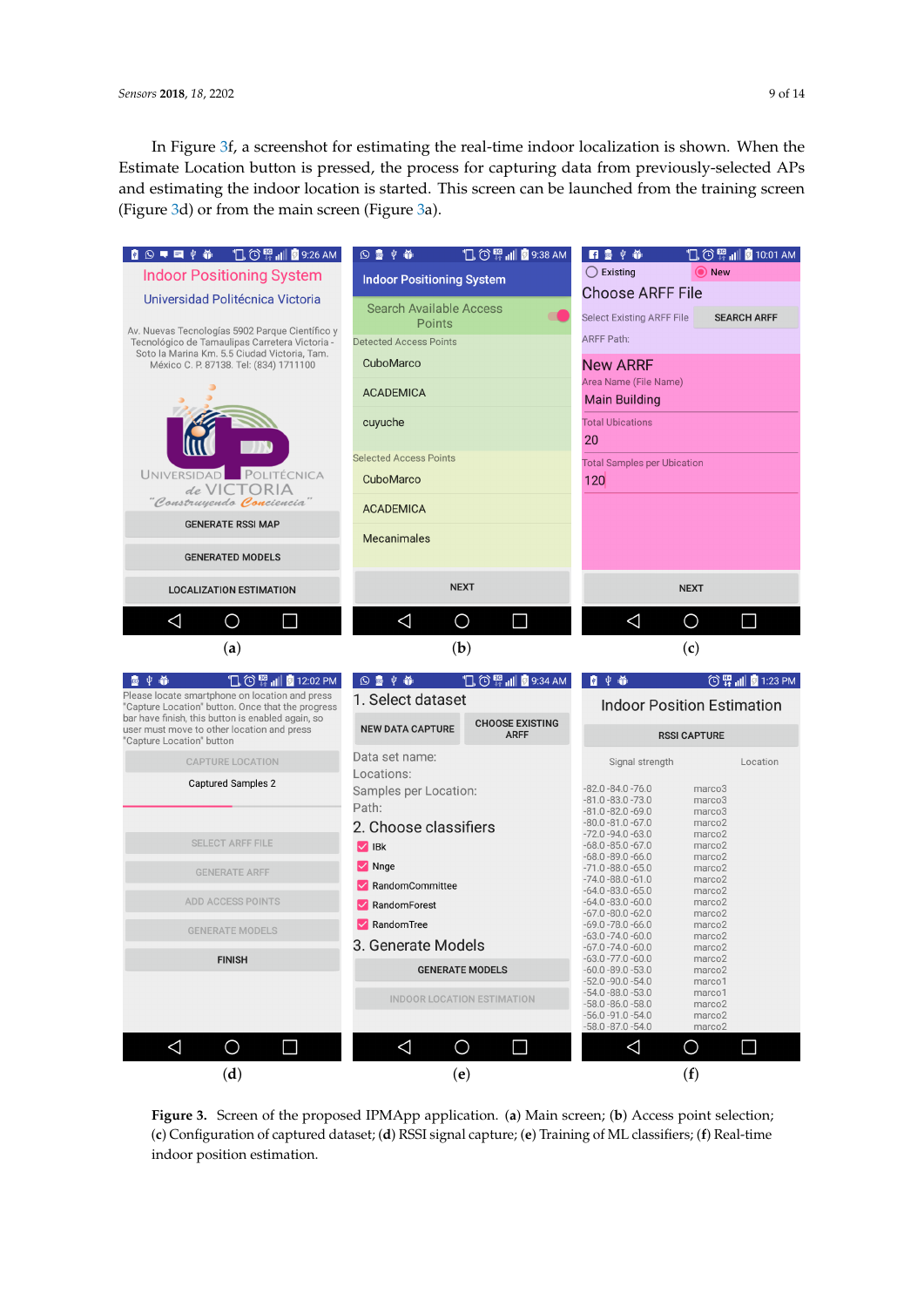<span id="page-9-0"></span>Using data captured by the modules contained in Phase 1 of the IPMApp, an off-line process is executed in order to determine which classifiers achieve higher accuracies. In this step, data obtained from the proposed scenarios were used to train 59 different classifiers, by programming a script in BASH (Bourne Again Shell), feeding the data to the classifiers and running the classifiers sequentially in the batch file. For this purpose, a two-fold cross-validation was utilized, and the mean accuracies of 100 executions of the top-12 classifiers for the three dataset of the proposed scenarios are shown in Table [4.](#page-9-0)

| Classifier                  | Accuracy |
|-----------------------------|----------|
| AttributeSelectedClassifier | 95.89    |
| Baggin                      | 91.65    |
| <b>BFTree</b>               | 93.47    |
| ClassBalancedND             | 94.15    |
| DataNearBalancedND          | 94.09    |
| Decorat                     | 97.56    |
| <b>DTNB</b>                 | 89.4     |
| <b>END</b>                  | 96.61    |
| FilteredClassifie           | 89.41    |
| Ibk                         | 97.71    |
| <b>I48</b>                  | 96.31    |
| J48graft                    | 96.32    |
| Jrip                        | 91.4     |
| Kstar                       | 97.29    |
| <b>NBTre</b>                | 96.67    |
| ND                          | 93.55    |
| Nnge                        | 98.18    |
| OrdinalClassClassifier      | 91.2     |
| PAR                         | 96.62    |
| <b>RandomCommitte</b>       | 97.64    |
| <b>RandomForest</b>         | 97.64    |
| RandomSubSpace              | 95.39    |
| <b>RandomTree</b>           | 97.62    |
| Ridor                       | 90.83    |
| <b>RotationForest</b>       | 96.8     |
| <b>SimpleCar</b>            | 95.65    |

**Table 4.** Accuracy obtained by the top 12 classifiers.

In order to reduce the number of classifiers, the confusion matrices for the top-five classifiers in Phase 1 were obtained. These matrices are shown in Figure [4.](#page-10-0) From the confusion matrices, it can be observed that there are minimal variations on locations far from the main diagonal, which helps to infer that possible misclassified samples are of contiguous regions instead of far regions. The top-five selected classifiers are: NNge, Ibk, random tree, random forest and random committee.

Once the final classifiers are ranked and selected, it is possible to perform data capture of the place where indoor localization is desired. In the case that an ARRF file contains an exceptional number of RSSI lectures, the on-line generation of the models should be avoided, so that the models can be generated in offline mode in a conventional PC and then transferred to the device's external storage, to be used in the proposed IPMApp.

The accuracy performance varies due to the testing scenarios utilized for the proposed IPMApp. The scenarios are open and non-controlled, and there was normal pedestrian activity. Most of them are not flat; there are walls and other devices that introduce noise that the proposed IPMApp is able to manage.

One critical factor to be considered for the IPMApp is the number of APs to be considered for training. To guarantee an accurate indoor localization, at least three APs must be considered. In Table [5,](#page-11-11)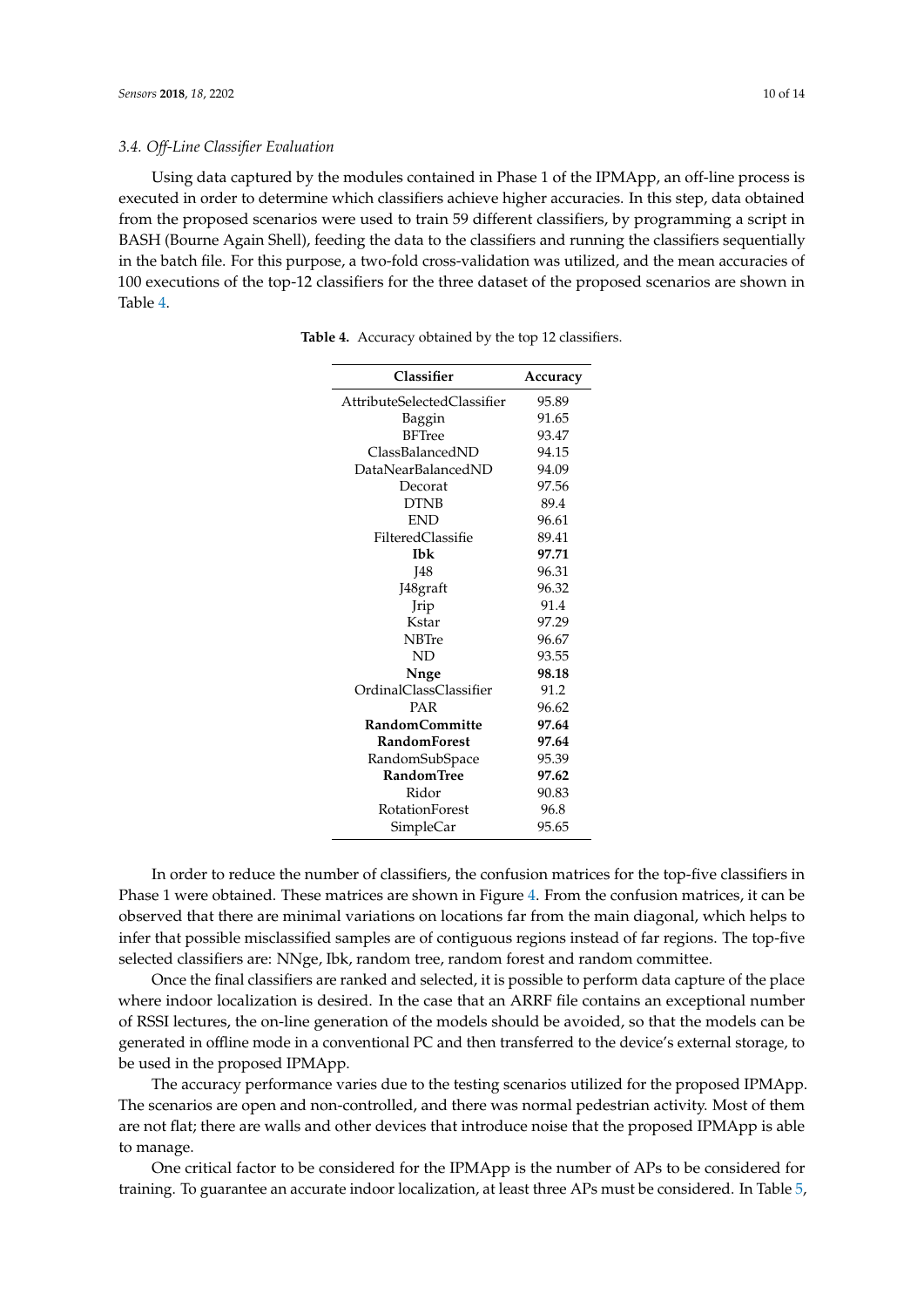the results for indoor location using different numbers of APs are reported. For this experiment, five localizations taken from the third proposed scenario (Figure [1c](#page-5-0)) were used. For each location, a data capture process was performed using 3, 4 or 5 APs. From the results obtained, it can be concluded that increasing the number of APs is beneficial for most cases; however, in real scenarios, it is not possible to add as many APs as needed. To validate the robustness of the proposed IPMApp, tests using models generated by other devices were performed. This allows concluding that it is possible to create robust models by obtaining similar accuracies when compared to those obtained in the device where data were captured. The results in Table [5](#page-11-11) confirm similar accuracy results when the models are used to estimate the indoor positioning in a different device where data were captured.

<span id="page-10-0"></span>

**Figure 4.** Confusion Matrices for the top-five classifier in Phase 1. (**a**) NNge; (**b**) Ibk; (**c**) Random Committee; (**d**) Random Forest; (**e**) Random Tree.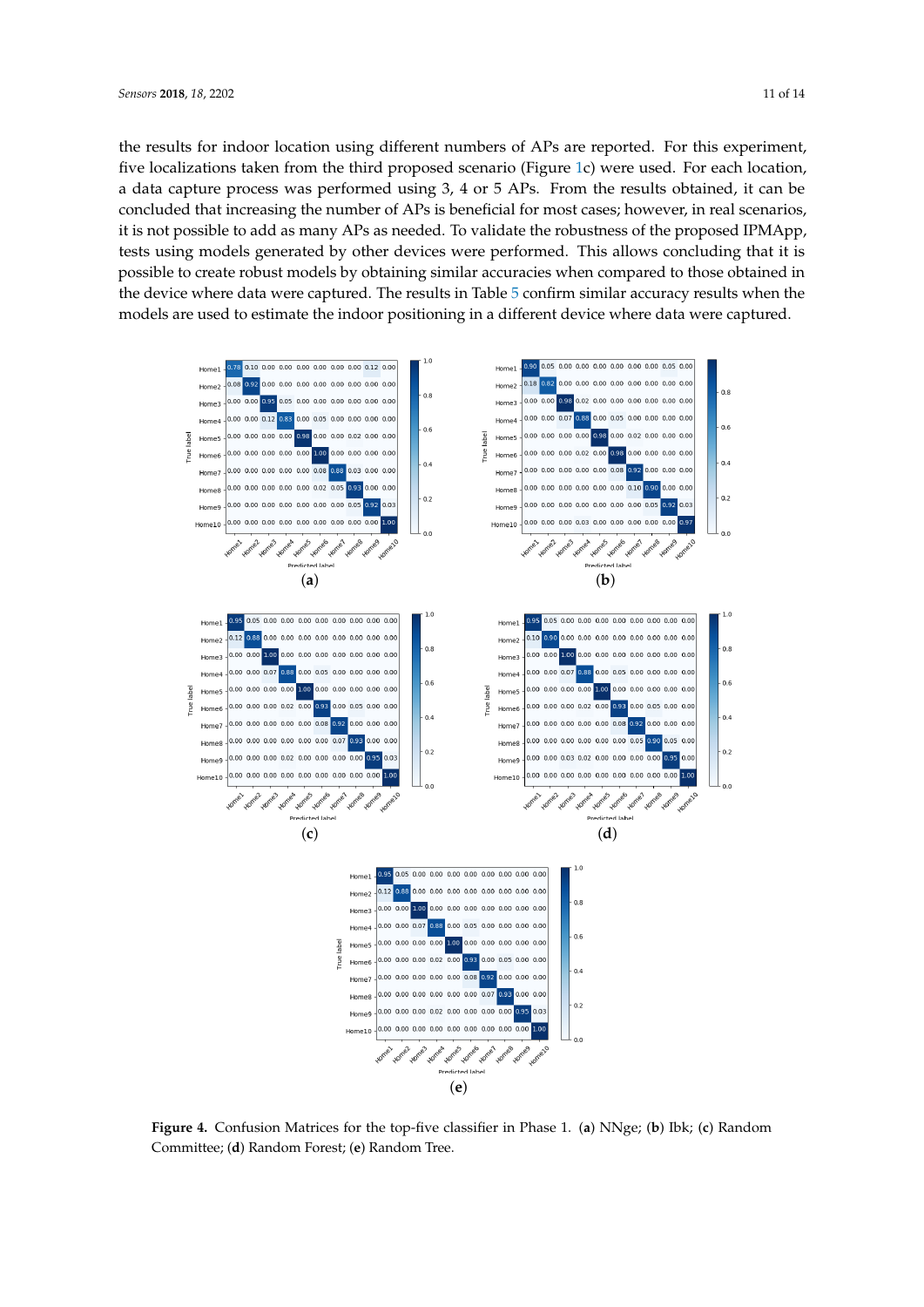| APs           | C <sub>1</sub> | C2                         | C <sub>3</sub> | C <sub>4</sub> | C5     |
|---------------|----------------|----------------------------|----------------|----------------|--------|
| $\mathcal{R}$ | 89.2%          | $90.9\%$ $85.4\%$ $85.0\%$ |                |                | -90.0% |
| 4             | $95.0\%$       | $96.6\%$                   | 94.3%          | 96.0%          | 94.6%  |
| 5.            | 99.3%          | 89.2%                      | 99.1%          | 99.3%          | 98.0%  |

<span id="page-11-11"></span>**Table 5.** Accuracies obtained using different numbers of APs in the third scenario.

## <span id="page-11-10"></span>**4. Conclusions**

In this paper, the design and implementation of a mobile application for indoor positioning is reported. The proposed application allows the user to create his/her own maps using the available wireless Access Points (APs) in a building. Once those data have been captured, it is possible to train a selected group of classifiers for generating models. In order to determinate which classifiers would be integrated with the IPMApp, in an early stage, data from three different scenarios were captured, and 59 classifiers were evaluated, using a two-fold cross-validation. From this early stage, five classifiers were selected due to the high accuracy obtained. These classifiers were included in the IPMApp and were tested in the same proposed scenarios, obtaining at least 89% accuracy during the test phase. From the results obtained, it can be concluded that the IPMApp allows the final user to capture RSSI lectures for training classifiers and performing the indoor localization accurately.

**Author Contributions:** M.A.N.-M. and H.H.-R. conceived of and designed the main blocks of the proposed IPMApp. Y.C.-P. implemented a functional prototype of the IPMApp, performed the experiments and reported the results obtained for a graduate thesis. C.T.-H. and H.M.M.-C. reviewed and validated the results obtained. M.A.N.-M. and Y.C.-P. wrote the paper.

**Funding:** This work was partially supported by CONACyT, Mexico, under research Grant No. 237417 and No. 133637.

**Conflicts of Interest:** The authors declare that there is no conflict of interest regarding the publication of this paper.

#### **References**

- <span id="page-11-0"></span>1. Liu, H.; Darabi, H.; Banerjee, P.; Liu, J. Survey of Wireless Indoor Positioning Techniques and Systems. *IEEE Trans. Syst. Man Cybern. Part C* **2007**, *37*, 1067–1080.
- <span id="page-11-1"></span>2. Hossain, A.M.; Soh, W.S. A survey of calibration-free indoor positioning systems. *Comput. Commun.* **2015**, *66*, 1–13.
- <span id="page-11-2"></span>3. Xia, S.; Liu, Y.; Yuan, G.; Zhu, M.; Wang, Z. Indoor Fingerprint Positioning Based on WiFi: An Overview. *ISPRS Int. J. Geo-Inf.* **2017**, *6*, 135.
- <span id="page-11-3"></span>4. Kul, G.; Özyer, T.; Tavli, B. IEEE 802.11 WLAN based Real Time Indoor Positioning: Literature Survey and Experimental Investigations. *Procedia Comput. Sci.* **2014**, *34*, 157–164.
- <span id="page-11-4"></span>5. Xiao, J.; Zhou, Z.; Yi, Y.; Ni, L.M. A Survey on Wireless Indoor Localization from the Device Perspective. *ACM Comput. Surv.* **2016**, *49*, 25.
- <span id="page-11-5"></span>6. Zeinalipour-Yazti, D.; Laoudias, C.; Georgiou, K.; Chatzimilioudis, G. Internet-based Indoor Navigation Services. *IEEE Internet Comput.* **2017**, *21*, 54–63.
- <span id="page-11-6"></span>7. Indoor Atlas Ltd. Last Meter Accuracy through Technology Fusion. Available online: [http://www.](http://www.indooratlas.com/positioning-technology/) [indooratlas.com/positioning-technology/](http://www.indooratlas.com/positioning-technology/) (accessed on 25 May 2018).
- <span id="page-11-7"></span>8. Galván-Tejada, C.E.; García-Vázquez, J.P.; Brena, R.F. Magnetic Field Feature Extraction and Selection for Indoor Location Estimation. *Sensors* **2014**, *14*, 11001–11015.
- <span id="page-11-8"></span>9. Dortz, N.L.; Gain, F.; Zetterberg, P. WiFi fingerprint indoor positioning system using probability distribution comparison. In Proceedings of the 2012 IEEE International Conference on Acoustics, Speech and Signal Processing (ICASSP), Kyoto, Japan, 25–30 March 2012; pp. 2301–2304.
- <span id="page-11-9"></span>Bagosi, T.; Baruch, Z. Indoor localization by WiFi. In Proceedings of the 2011 IEEE 7th International Conference on Intelligent Computer Communication and Processing, Cluj-Napoca, Romania, 25–27 August 2011; pp. 449–452.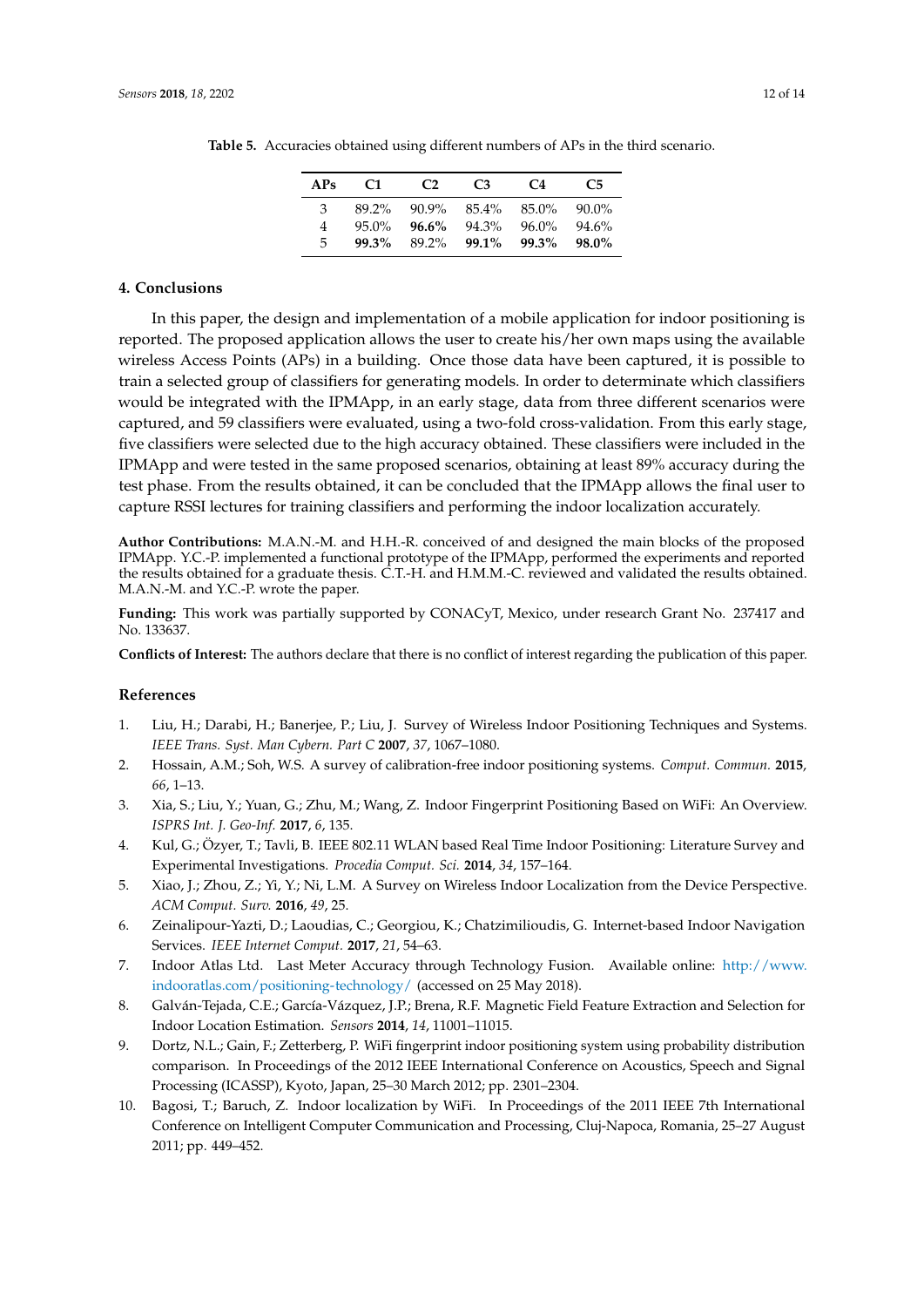- <span id="page-12-0"></span>11. Mcgibney, A.; Beder, C.; Klepal, M. MapUme: Smartphone Localisation as a Service A cloud based architecture for providing indoor localisation services. In Proceedings of the International Conference on Indoor Positioning and Indoor Navigation, Sydney, Australia, 13–15 November 2012.
- <span id="page-12-1"></span>12. Cheng, Y.C.; Chawathe, Y.; LaMarca, A.; Krumm, J. Accuracy Characterization for Metropolitan-scale WiFi Localization. In Proceedings of the 3rd International Conference on Mobile Systems, Applications, and Services (MobiSys '05), Seattle, WA, USA, 6–8 June 2005; ACM: New York, NY, USA, 2005; pp. 233–245.
- <span id="page-12-2"></span>13. Roos, T.; Myllymäki, P.; Tirri, H.; Misikangas, P.; Sievänen, J. A Probabilistic Approach to WLAN User Location Estimation. *Int. J. Wirel. Inf. Netw.* **2002**, *9*, 155–164.
- <span id="page-12-3"></span>14. Dinh-Van, N.; Nashashibi, F.; Thanh-Huong, N.; Castelli, E. Indoor Intelligent Vehicle localization using WiFi received signal strength indicator. In Proceedings of the 2017 IEEE MTT-S International Conference on Microwaves for Intelligent Mobility (ICMIM), Nagoya, Japan, 19–21 March 2017; pp. 33–36.
- <span id="page-12-4"></span>15. Hernández, N.; Alonso, J.M.; Ocaña, M. Fuzzy classifier ensembles for hierarchical WiFi-based semantic indoor localization. *Expert Syst. Appl.* **2017**, *90*, 394–404.
- <span id="page-12-5"></span>16. Trawiński, K.; Alonso, J.M.; Hernández, N. A multiclassifier approach for topology-based WiFi indoor localization. *Soft Comput.* **2013**, *17*, 1817–1831.
- <span id="page-12-6"></span>17. Cheng, Y.K.; Chou, H.J.; Chang, R.Y. Machine-Learning Indoor Localization with Access Point Selection and Signal Strength Reconstruction. In Proceedings of the 2016 IEEE 83rd Vehicular Technology Conference (VTC Spring), Nanjing, China, 15–18 May 2016; pp. 1–5.
- <span id="page-12-7"></span>18. Nguyen, K.A. A performance guaranteed indoor positioning system using conformal prediction and the WiFi signal strength. *J. Inf. Telecommun.* **2017**, *1*, 41–65, doi:10.1080/24751839.2017.1295659.
- <span id="page-12-8"></span>19. Werb, J.; Lanzl, C. Designing a positioning system for finding things and people indoors. *IEEE Spect.* **1998**, *35*, 71–78.
- <span id="page-12-9"></span>20. Barsocchi, P.; Crivello, A.; Rosa, D.L.; Palumbo, F. A multisource and multivariate dataset for indoor localization methods based on WLAN and geo-magnetic field fingerprinting. In Proceedings of the 2016 International Conference on Indoor Positioning and Indoor Navigation (IPIN), Alcala de Henares, Spain, 4–7 October 2016; pp. 1–8.
- <span id="page-12-10"></span>21. Laoudias, C.; Larkou, G.; Li, C.L.; Tsai, Y.K.; Zeinalipour-Yazti, D.; Panayiotou, C.G. Accurate Multi-Sensor Localization on Android Devices. Available online: [https://www.microsoft.com/en-us/research/wp](https://www.microsoft.com/en-us/research/wp-content/uploads/2013/09/loc_competition_claoudias.pdf)[content/uploads/2013/09/loc\\_competition\\_claoudias.pdf](https://www.microsoft.com/en-us/research/wp-content/uploads/2013/09/loc_competition_claoudias.pdf) (accessed on 15 June 2018).
- <span id="page-12-11"></span>22. Bahl, P.; Padmanabhan, V.N. RADAR: An in-building RF-based user location and tracking system. In Proceedings of the IEEE INFOCOM 2000. Conference on Computer Communications. Nineteenth Annual Joint Conference of the IEEE Computer and Communications Societies (Cat. No. 00CH37064), Tel Aviv, Israel, 26–30 March 2000; Volume 2, pp. 775–784.
- <span id="page-12-12"></span>23. He, S.; Chan, S.H.G. INTRI: Contour-Based Trilateration for Indoor Fingerprint-Based Localization. *IEEE Trans. Mob. Comput.* **2017**, *16*, 1676–1690.
- 24. Torres-Sospedra, J.; Montoliu, R.; Martínez-Usó, A.; Avariento, J.P.; Arnau, T.J.; Benedito-Bordonau, M.; Huerta, J. UJIIndoorLoc: A new multi-building and multi-floor database for WLAN fingerprint-based indoor localization problems. In Proceedings of the 2014 International Conference on Indoor Positioning and Indoor Navigation (IPIN), Busan, Korea, 27–30 October 2014; pp. 261–270.
- <span id="page-12-13"></span>25. Huang, Q.; Zhang, Y.; Ge, Z.; Lu, C. Refining WiFi Based Indoor Localization with Li-Fi Assisted Model Calibration in Smart Buildings. In Proceedings of the International Conference on Computing in Civil and Building Engineering, Osaka, Japan, 6–8 July 2016; pp. 1358–1365.
- 26. Huang, Q.; Lu, C.; Chen, K. Chapter 11—Smart Building Applications and Information System Hardware Co-Design. In *Big Data Analytics for Sensor-Network Collected Intelligence*; Hsu, H.H., Chang, C.Y., Hsu, C.H., Eds.; Intelligent Data-Centric Systems, Academic Press: Cambridge, MA, USA, 2017; pp. 225–240.
- <span id="page-12-14"></span>27. Hernández, N.; Ocaña, M.; Alonso, J.M.; Kim, E. Continuous Space Estimation: Increasing WiFi-Based Indoor Localization Resolution without Increasing the Site-Survey Effort. *Sensors* **2017**, *17*, 147.
- <span id="page-12-15"></span>28. Li, C.; Xu, Q.; Gong, Z.; Zheng, R. TuRF: Fast data collection for fingerprint-based indoor localization. In Proceedings of the 2017 International Conference on Indoor Positioning and Indoor Navigation (IPIN), Sapporo, Japan, 18–21 September 2017; pp. 1–8.
- <span id="page-12-16"></span>29. Bâce, M.; Pignolet, Y.A. Lightweight Indoor Localization System. In Proceedings of the 2015 8th IFIP Wireless and Mobile Networking Conference (WMNC), Munich, Germany, 5–7 October 2015; pp. 160–167.